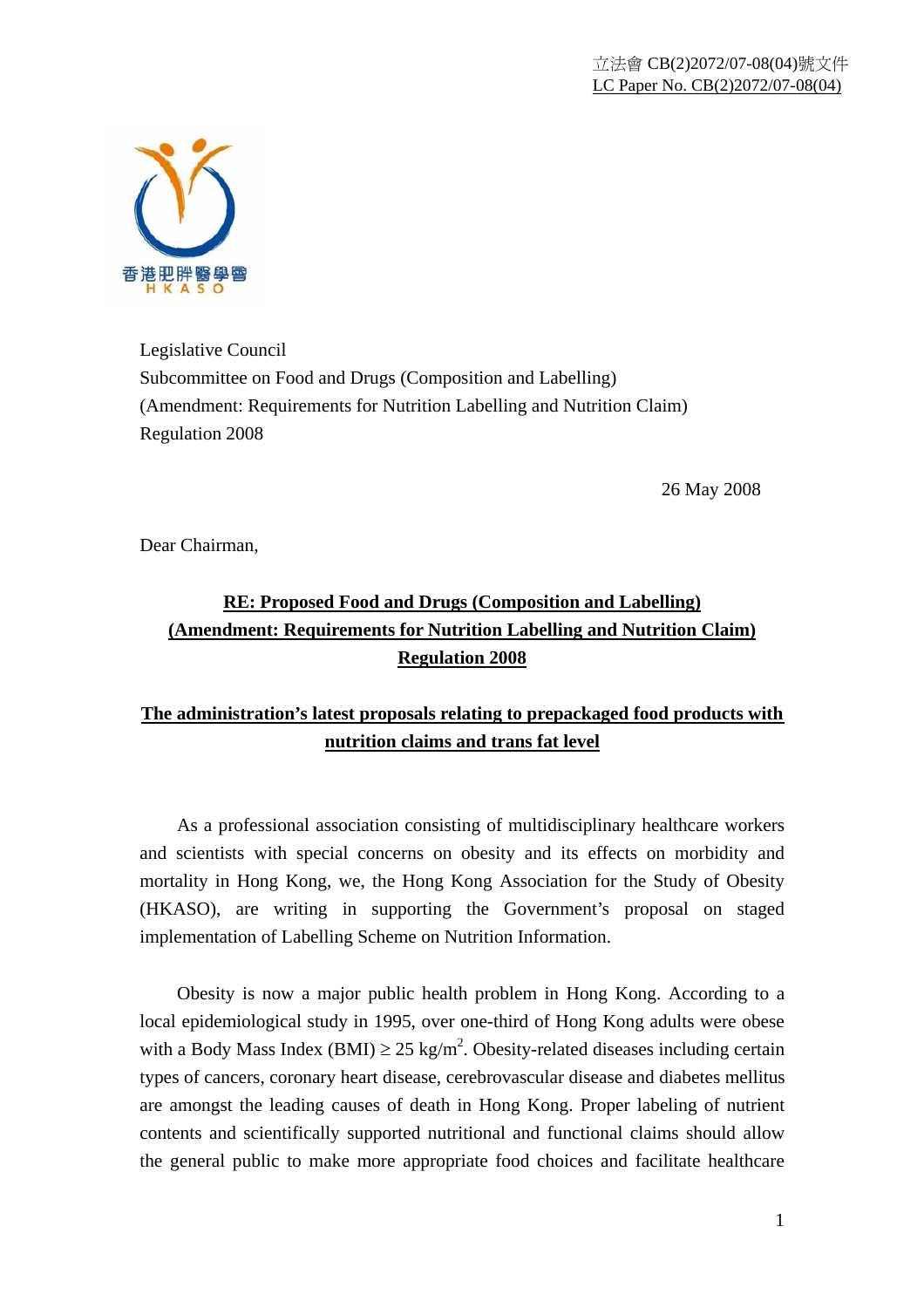providers to educate patients more effectively for disease prevention and management. This is of utmost importance from a public health point of view, and perhaps one of the most cost-effective measures in the long run, particularly for the prevention of childhood obesity which occurs currently at a rate of 20% among our primary school students

Our Association considers that mandatory nutritional labelling for prepacked food products should be enforced through legislative amendment to the regulations made under the Public Health and Municipal Services Ordinance (Cap 132). Many developed countries such as the United States, European Union and Japan have already taken an active role in regulating nutrition information on food labels. It is therefore important that the Hong Kong SAR Government should not further delay the implementation of this long overdue regulation in light of the magnitude and urgency of obesity-related health problems.

We support the initial approach of the Amendment Regulation to require all prepackaged food to label energy plus seven core nutrients, namely protein, carbohydrates, total fat, saturated fat, trans fat, sodium and sugars, as well as any nutrient for which a claim is made. We also welcome the inclusion of a small volume exemption scheme for food products with annual sales volume of 30,000 units or below as a measure to balance public health interest and availability of niche products for special groups. **However we will be strongly against the view of allowing any exemption to nutrition claims to small volume products of annual sales < 30,000 units (which includes nutrient content claim, nutrient comparative claim and nutrient function claim). We believe all imported products should just list out their factual nutrient analysis and we need to educate the general public to understand and interpret the information in order to make their own judgments. The recent publicities from importers threatening the disappearance of large number of quality products from Hong Kong market were over-exaggerated and unsolicited.** Once the nutrition knowledge of the general public advances and demands increase, quality products will come to Hong Kong to fill in the gap and we do believe valuable choices of prepacked food items will not be jeopardized.

**We also feel that we should keep our original proposal and definition of zero round-up of trans fat level without any amendment or compromise. Otherwise our consumers will be confused and may fall into the traps of taking too much of very bad fats (trans fat) without any awareness.**